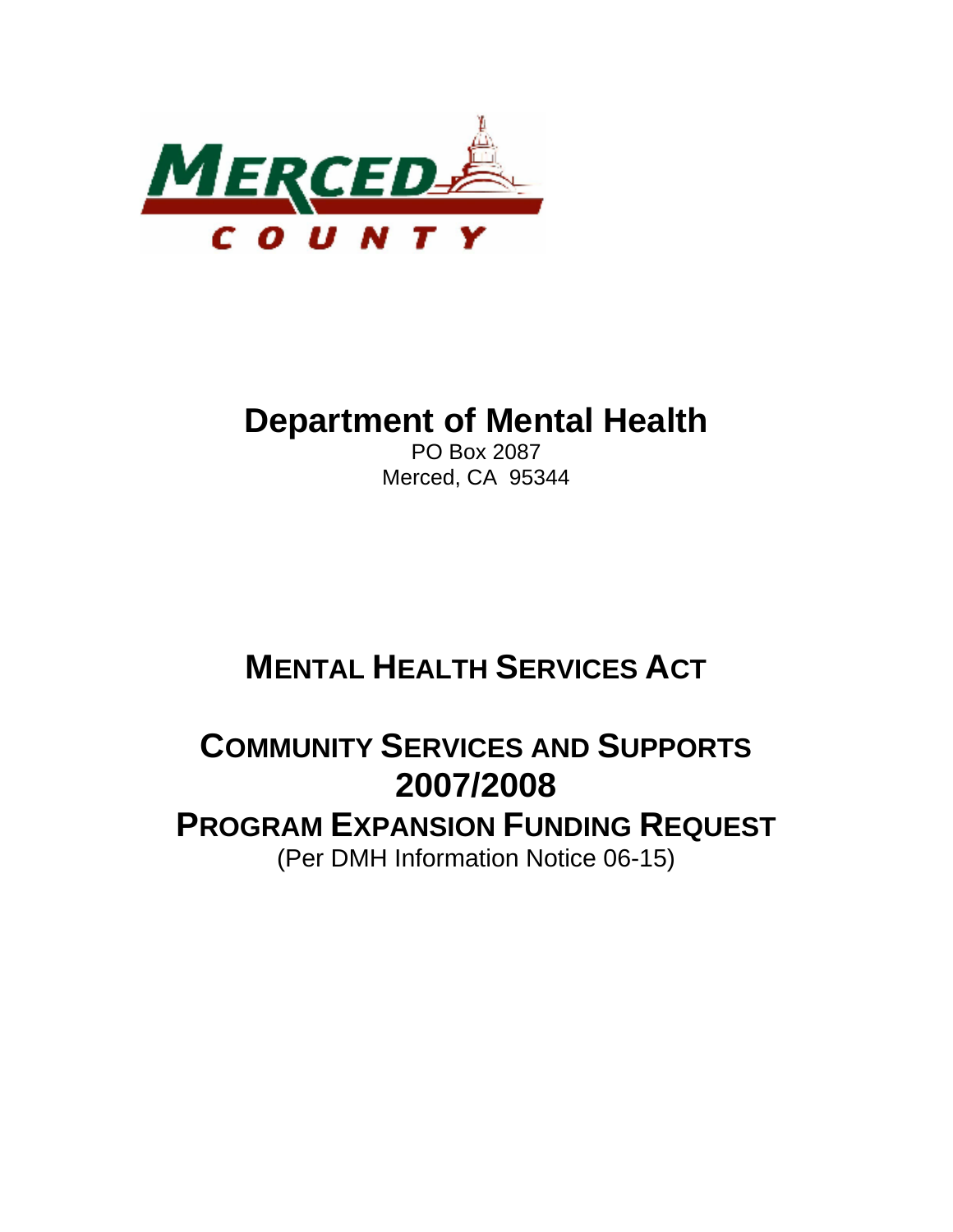### **INTRODUCTION:**

The Merced County Department of Mental Health (MCDMH) is requesting an amendment to the current California Department of Mental Health (DMH) / MCDMH MHSA performance contract. The amendment will expand current Mental Health Services Act (MHSA) Community Services and Supports (CSS) programs / services provided by MCDMH. This request for the amendment follows those guidelines stated in DMH Information Notice 06-15.

The proposed program expansions affect four distinct MCDMH MHSA programs currently approved by DMH. Two of these programs are Full Service Partnership (FSP) programs, and two are General System Development (GSD) programs:

Full Service Partnership:

- 1. WeCan: Wraparound, Empowerment, Compassion, and Needs.
- 2. CARE: Community Assistance Recovery Enterprise.

General System Development:

- 3. SEACAP: SouthEast Asian Community Advocacy Program.
- 4. Wellness Center

Included is the amount of funding being requested with percentages that indicate compliance with FSP funding restrictions, the proposed effective date, and a brief description of the proposed expansions. MCDMH expects no increases in the estimated net cost per FSP client caused by the proposed program expansions. The WeCan estimated net cost per FSP client remains at \$27,977 for FY 2007/2008. The CARE estimated net cost per FSP client remains at \$18,000. The Corresponding modified Exhibit 6 documents for FY 2007/2008 will be found as attachments to this request.

#### **Proposed Effective Date:**

The proposed effective date for implementation of all programs is **July 1, 2007**.

#### **FSP Funding Requirement:**

Adherence to the requirement of dedicating more than fifty percent of new MHSA funding to FSP programs is demonstrated in the MHSA expansion funding request as follows:

| 1. WeCan:<br>2. CARE:            | \$360,000 (FSP)<br>\$120,942 (FSP)<br>\$480,942 (51%) |
|----------------------------------|-------------------------------------------------------|
| 3. SEACAP:<br>4. Wellness Center | \$109,846 (GSD)<br>\$351,734 (GSD)                    |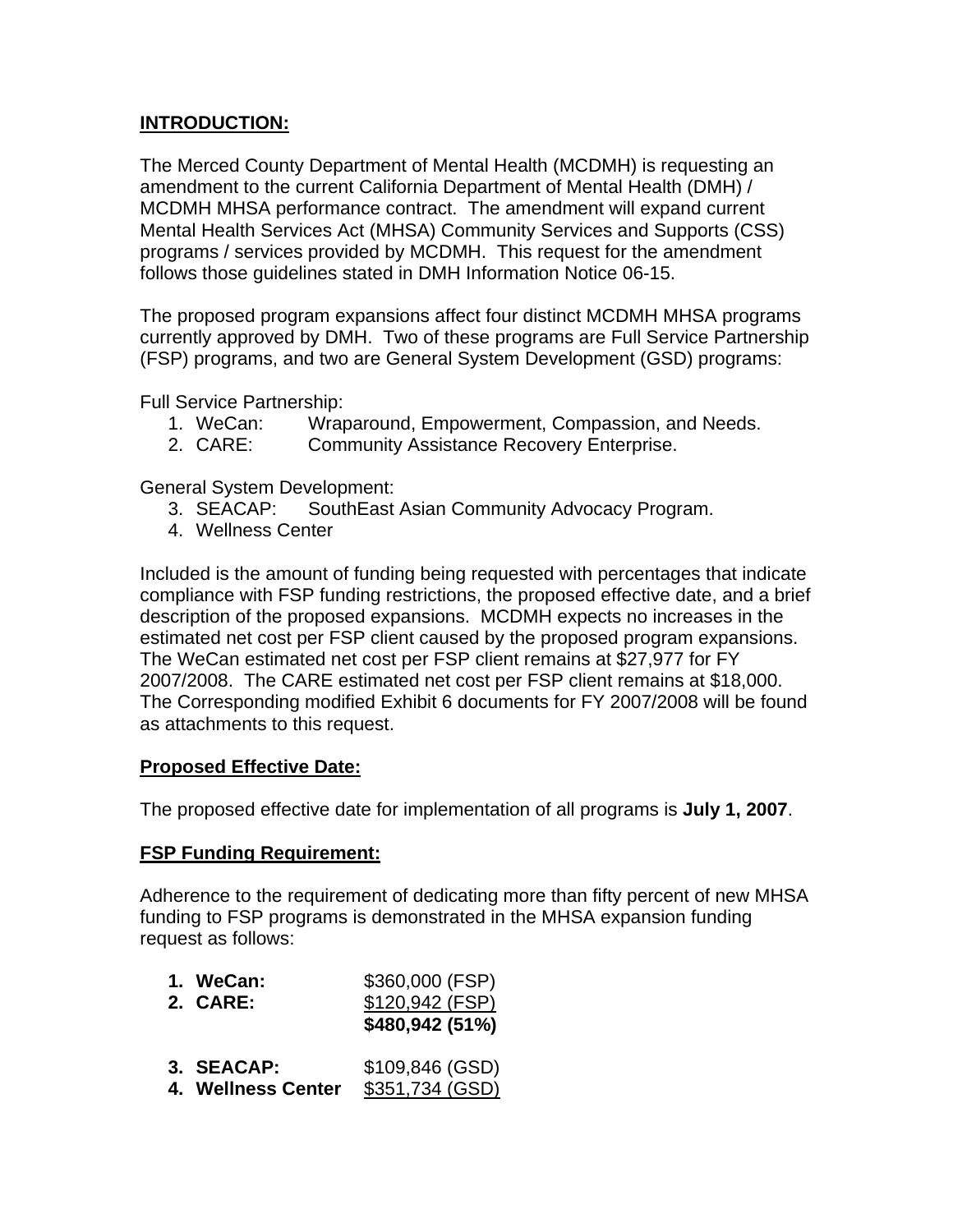## **\$461,580 (49%)**

### **Proposed Program Expansion Description:**

### **1. WeCan:** \$360,000 (FSP)

As per DMH Letter NO.: 05-05, the Three Year Program and Expenditure Plan Requirements stipulate implementation of a Wraparound program consistent with program requirements found in W&I Code Section 18250-18252, within the three year plan period.

Merced County used the Children's System of Care infrastructure of the county's interagency policy and planning committee to develop, plan and submit a SB 163 Wraparound Plan. The California Department of Social Services (CDSS) on March13, 2007, approved the plan. Implementation is scheduled to begin July 1, 2007.

With the additional expansion funds, the county plans on providing community care to twelve (12) youth who would otherwise be placed in an out-of-home Rate Certification Level 10 or above group home. The current Full Service Partnership Program, WeCan, serves youth in foster care.

The estimated cost per youth for the mental health portion of care is \$2,500 per month. The estimate was provided by the Family Partnership Institute - EMQ Children and Family Services. EMQ was contracted by CDSS to provide Wraparound training to approved counties. The data indicates that \$2,500 is the average cost per youth, with the average service duration of nine months. Accordingly, the amount of funding requested is \$350,000.

#### **2. CARE:** \$120,942 (FSP)

Through a contracted provider, Turning Point, the CARE program continues to provide intensive/wraparound services twenty-four hours per day, seven days a week. Turning Point has Personal Service Coordinators (PSC) who are multicultural and bilingual in Spanish and Hmong, a Punjabi housing coordinator and a designated MCDMH Alcohol & Drug Counselor working together for the betterment of the client. These culturally competent intensive services have shown great success in assisting the department protect clients from needing high cost residential placements and have reduced the risks of institutionalization, homelessness, hospitalization, etc. In many cases clients have been transitioned from residential placements to a lower level of care within the Merced County. Expansion of this program is critical to further successes of care for both Transitional Age Youth (TAY) and Adult Seriously Mentally Ill (SMI) client populations.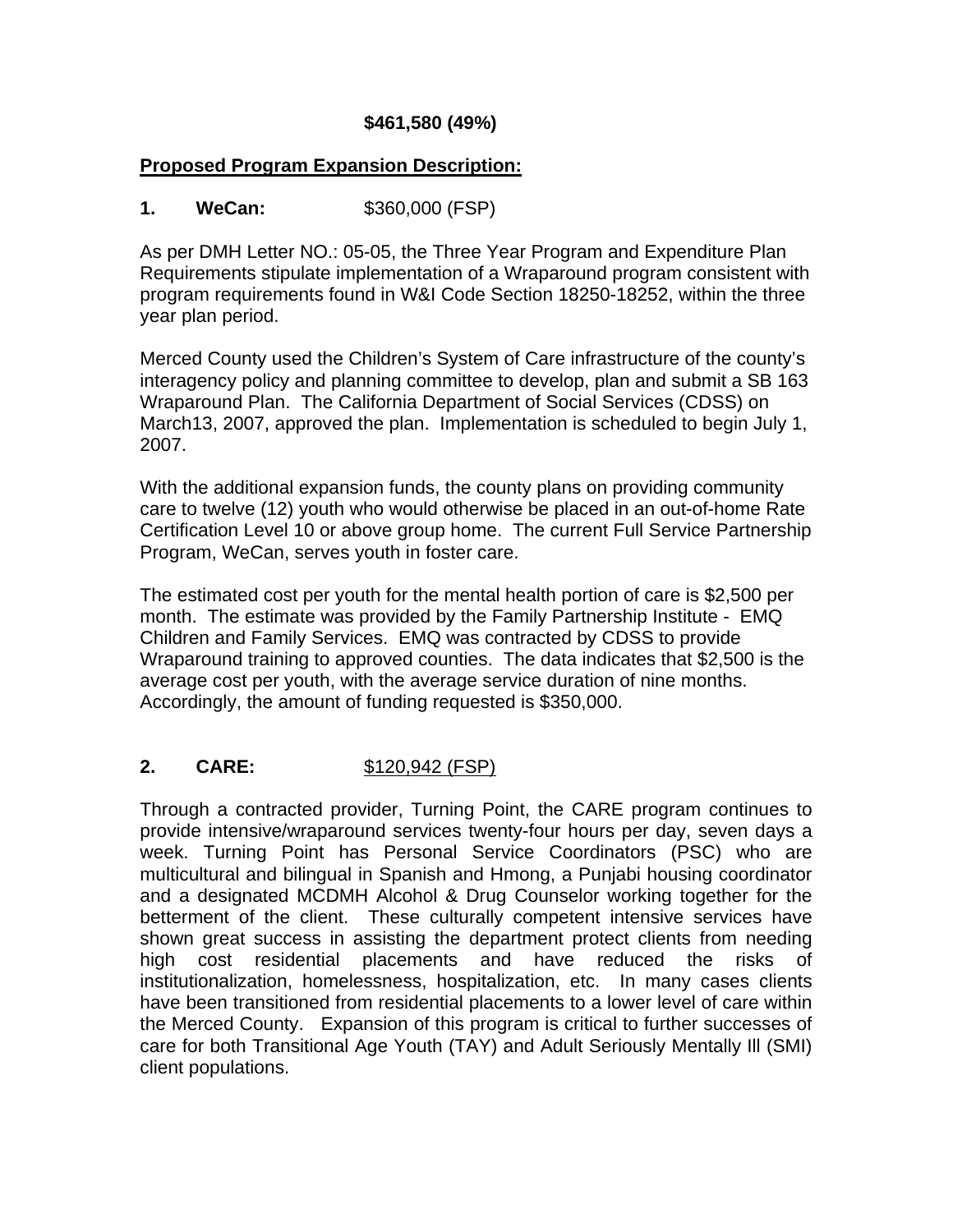The requested expansion funding will assist this department in providing similar CARE services to seven more clients.

## **3. SEACAP:** \$109,846 (GSD)

The SEACAP program services have been contracted to a local community cultural organization – Merced Lao Family (MLF). MLF has bridged the cultural gap between the SEA community and mental health services by breaking down stigma and service barriers. MLF provides culturally competent individual treatment, outreach activities and consultation by a licensed mental health clinician. With the proposed expansion funding more MLF intends to add a Mental Health Worker and support staff. In sum, more outreach, treatment, and consultation services will be provided to our SouthEast Asian community members. It is estimated that the requested funding will increase MLF clients and client services by 75%-100%.

## **4. Wellness Center** \$351,734 (GSD)

The Wellness Center is a client run program with supportive therapeutic and vocational services, referrals to other service sites, and organizational support for client social activites. Clients meet on a monthly basis to make decisions about which community based activities or sites they would like to access. Since implementation of the Wellness Center, clients have been active in the community, have participated in community events such as the Heart Walk, traveled to numerous conferences in the state including the Partnership Conference, and have accessed many community recreational activities such as bowling, Starbucks, Christmas Tree Lane in Fresno, CA, etc. These activities are opportunities that they would previously not have been willing or able to do. Clients have established a collaborative with the local National Alliance on Mental Illness (NAMI) organization. Through this collaboration clients hold fund raisers so that they can have a separate discretionary fund unrelated to county funding restrictions or the MHSA requirements.

Consistent with MCDMH CSS approved three year plan the requested expansion funding will allow a new Wellness Center to be established in Los Banos. This new site will essentially duplicate the success of the Merced Wellness Center. The requested funding will be used to increase staffing at the Los Banos Wellness center, allow for an increase in client activities, medication and emergency housing funding support. In the first year of operation (2007/2008) it is estimated another 45 clients will participate in Wellness Center actvities.

## **EXHIBIT 6 Attachments:**

Following are the corresponding Exhibit 6 Attachments.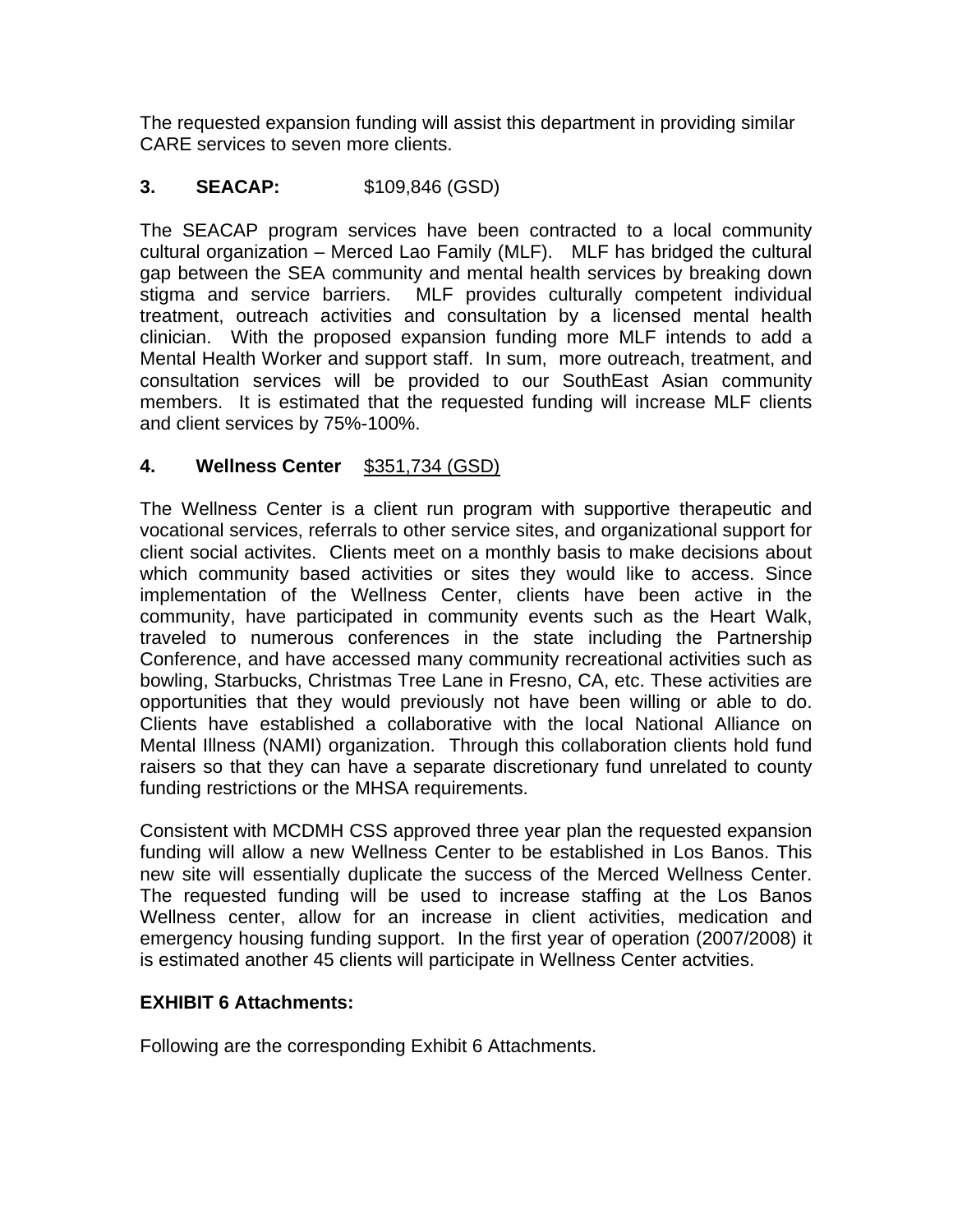## **Estimated/Actual Population Served**

| <b>County: Merced</b>                   |                     |               |               |               |                      |                      | NOTE: Year End Total is a unique count of program participants.     |               |               |                      |  |  |  |  |  |  |  |
|-----------------------------------------|---------------------|---------------|---------------|---------------|----------------------|----------------------|---------------------------------------------------------------------|---------------|---------------|----------------------|--|--|--|--|--|--|--|
| Program Work Plan #: 1                  |                     |               |               |               |                      |                      | Participants are expected to enroll and disenroll in program during |               |               |                      |  |  |  |  |  |  |  |
| Program Work Plan Name: WeCan           |                     |               |               |               |                      | the 3 year period.   |                                                                     |               |               |                      |  |  |  |  |  |  |  |
| <b>Fiscal Year: 2007-08</b>             |                     |               |               |               |                      |                      |                                                                     |               |               |                      |  |  |  |  |  |  |  |
| (please complete one per fiscal year)   |                     |               |               |               |                      |                      |                                                                     |               |               |                      |  |  |  |  |  |  |  |
| <b>Full Service Partnerships</b>        |                     | Qtr 1         |               | Qtr 2         |                      | Qtr <sub>3</sub>     | Qtr 4                                                               | <b>Total</b>  |               |                      |  |  |  |  |  |  |  |
| <b>Description of Initial</b>           |                     |               |               |               |                      |                      |                                                                     |               |               |                      |  |  |  |  |  |  |  |
| <b>Populations</b><br><b>Age Group</b>  | <b>Target</b>       | <b>Actual</b> | <b>Target</b> | <b>Actual</b> |                      | <b>Target</b> Actual | <b>Target</b>                                                       | <b>Actual</b> |               | <b>Target</b> Actual |  |  |  |  |  |  |  |
| Child/Youth<br>Wards / Dependents in    | 10                  |               | 10            |               | 10                   |                      | 11                                                                  |               | 42            |                      |  |  |  |  |  |  |  |
| foster care, aged 8-18                  |                     |               |               |               |                      |                      |                                                                     |               |               |                      |  |  |  |  |  |  |  |
| Transition<br>Wards / Dependents in     | $\overline{3}$      |               | 3             |               | 3                    |                      | $\overline{2}$                                                      |               | 10            |                      |  |  |  |  |  |  |  |
| foster care, aged 8-18<br>Age Youth     |                     |               |               |               |                      |                      |                                                                     |               |               |                      |  |  |  |  |  |  |  |
| <b>Adults</b>                           |                     |               |               |               |                      |                      |                                                                     |               |               |                      |  |  |  |  |  |  |  |
| Older                                   |                     |               |               |               |                      |                      |                                                                     |               |               |                      |  |  |  |  |  |  |  |
| <b>Adults</b>                           |                     |               |               |               |                      |                      |                                                                     |               |               |                      |  |  |  |  |  |  |  |
| <b>System Development</b>               | Qtr 1               |               | Qtr 2         |               | Qtr 3                |                      | Qtr 4                                                               |               | <b>Total</b>  |                      |  |  |  |  |  |  |  |
| <b>Total</b>                            |                     |               |               |               |                      |                      |                                                                     |               |               |                      |  |  |  |  |  |  |  |
| <b>Number to</b>                        | <b>Target</b>       | <b>Actual</b> | <b>Target</b> | <b>Actual</b> |                      | <b>Target</b> Actual | <b>Target</b>                                                       | <b>Actual</b> | <b>Target</b> | <b>Actual</b>        |  |  |  |  |  |  |  |
| <b>Services/Strategies</b><br>be served |                     |               |               |               |                      |                      |                                                                     |               |               |                      |  |  |  |  |  |  |  |
|                                         |                     |               |               |               |                      |                      |                                                                     |               |               |                      |  |  |  |  |  |  |  |
|                                         | Qtr 1               |               |               | Qtr 2         | Qtr 3                |                      | Qtr 4                                                               |               |               | <b>Total</b>         |  |  |  |  |  |  |  |
| <b>Outreach and Engagement</b>          |                     |               |               |               |                      |                      |                                                                     |               |               |                      |  |  |  |  |  |  |  |
| <b>Total</b>                            |                     |               |               |               |                      |                      |                                                                     |               |               |                      |  |  |  |  |  |  |  |
| <b>Number to</b>                        | <b>Target</b><br>÷. | <b>Actual</b> | <b>Target</b> | <b>Actual</b> | <b>Target</b> Actual |                      | <b>Target</b>                                                       | <b>Actual</b> |               | <b>Target</b> Actual |  |  |  |  |  |  |  |
| <b>Services/Strategies</b><br>be served |                     |               |               |               |                      |                      |                                                                     |               |               |                      |  |  |  |  |  |  |  |
|                                         |                     |               |               |               |                      |                      |                                                                     |               |               |                      |  |  |  |  |  |  |  |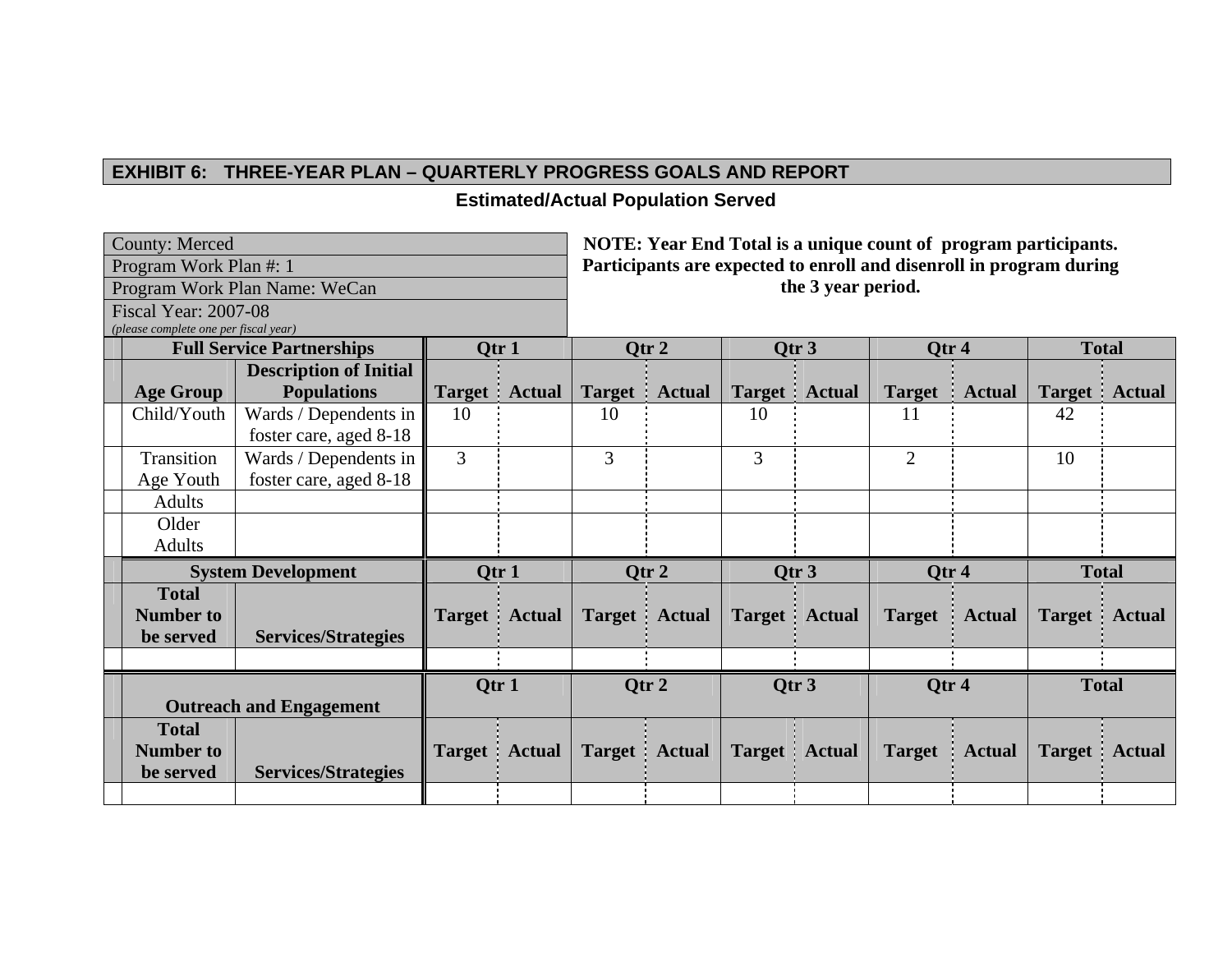## **Estimated/Actual Population Served**

÷.

| <b>County: Merced</b>                 |                               |                |                      |               |               |                  |                      | NOTE: Year End Total is a unique count of program participants.     |               |                      |  |  |
|---------------------------------------|-------------------------------|----------------|----------------------|---------------|---------------|------------------|----------------------|---------------------------------------------------------------------|---------------|----------------------|--|--|
| Program Work Plan #: 2                |                               |                |                      |               |               |                  |                      | Participants are expected to enroll and disenroll in program during |               |                      |  |  |
|                                       | Program Work Plan Name: CARE  |                |                      |               |               |                  | the 3 year period.   |                                                                     |               |                      |  |  |
| <b>Fiscal Year: 2007-08</b>           |                               |                |                      |               |               |                  |                      |                                                                     |               |                      |  |  |
| (please complete one per fiscal year) |                               |                |                      |               |               |                  |                      |                                                                     |               |                      |  |  |
| <b>Full Service Partnerships</b>      |                               | Qtr 2<br>Qtr 1 |                      |               |               | Otr <sub>3</sub> | Qtr <sub>4</sub>     |                                                                     | <b>Total</b>  |                      |  |  |
|                                       | <b>Description of Initial</b> |                |                      |               |               |                  |                      |                                                                     |               |                      |  |  |
| <b>Age Group</b>                      | <b>Populations</b>            |                | <b>Target</b> Actual | <b>Target</b> | <b>Actual</b> |                  | <b>Target</b> Actual | <b>Target</b>                                                       | <b>Actual</b> | <b>Target</b> Actual |  |  |
| Child/Youth                           |                               |                |                      |               |               |                  |                      |                                                                     |               |                      |  |  |
| Transition                            | Single parent 18-25,          | 5              |                      | 8             |               | 11               |                      | 14                                                                  |               | 14                   |  |  |
| Age Youth                             | Hispanic, co-occurring        |                |                      |               |               |                  |                      |                                                                     |               |                      |  |  |
|                                       | disorder and those            |                |                      |               |               |                  |                      |                                                                     |               |                      |  |  |
|                                       | aging out of foster           |                |                      |               |               |                  |                      |                                                                     |               |                      |  |  |
|                                       | care                          |                |                      |               |               |                  |                      |                                                                     |               |                      |  |  |
| <b>Adults</b>                         | Homeless, with co-            | 15             |                      | 18            |               | 20               |                      | 23                                                                  |               | 23                   |  |  |
|                                       | occuring disorders,           |                |                      |               |               |                  |                      |                                                                     |               |                      |  |  |
|                                       | aging out of B&C, or          |                |                      |               |               |                  |                      |                                                                     |               |                      |  |  |
|                                       | IMD, or released from         |                |                      |               |               |                  |                      |                                                                     |               |                      |  |  |
|                                       | incarceration,                |                |                      |               |               |                  |                      |                                                                     |               |                      |  |  |
|                                       | Hispanic focus,               |                |                      |               |               |                  |                      |                                                                     |               |                      |  |  |
|                                       | aged 18-59                    |                |                      |               |               |                  |                      |                                                                     |               |                      |  |  |
| Older                                 |                               |                |                      |               |               |                  |                      |                                                                     |               |                      |  |  |
| <b>Adults</b>                         |                               |                |                      |               |               |                  |                      |                                                                     |               |                      |  |  |
|                                       | <b>System Development</b>     | Qtr 1          |                      |               | Qtr 2         |                  | Otr <sub>3</sub>     | <b>Total</b><br>Qtr 4                                               |               |                      |  |  |
| <b>Total</b>                          |                               |                |                      |               |               |                  |                      |                                                                     |               |                      |  |  |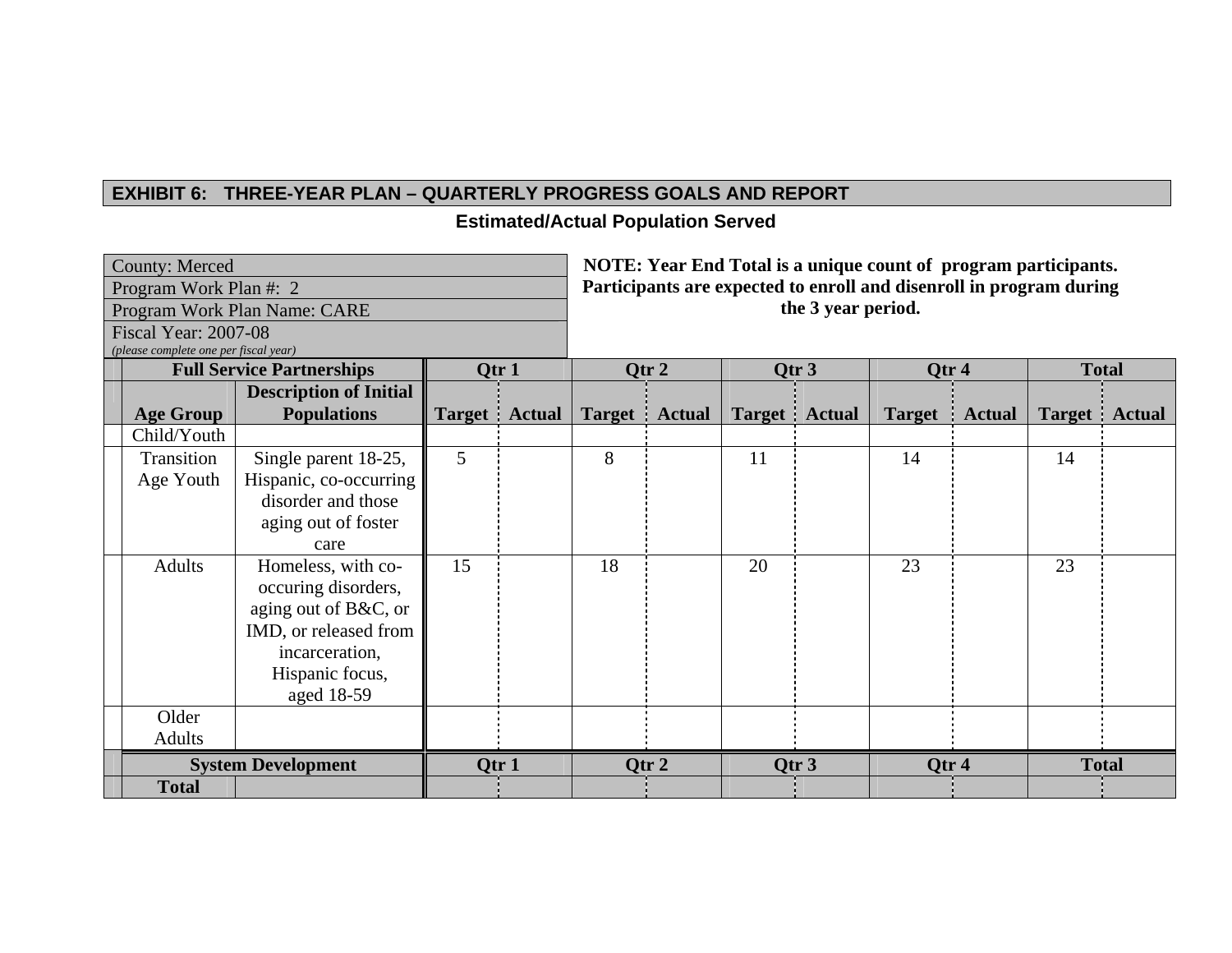| <b>Number to</b> |                                | <b>Target</b> Actual | Target Actual |                  | <b>Target</b> Actual | <b>Target</b> | <b>Actual</b> | <b>Target</b> | <b>Actual</b>        |
|------------------|--------------------------------|----------------------|---------------|------------------|----------------------|---------------|---------------|---------------|----------------------|
| be served        | <b>Services/Strategies</b>     |                      |               |                  |                      |               |               |               |                      |
|                  |                                |                      |               |                  |                      |               |               |               |                      |
|                  |                                | Qtr 1                |               | Qtr <sub>2</sub> | Qtr <sub>3</sub>     | Qtr 4         |               |               | <b>Total</b>         |
|                  | <b>Outreach and Engagement</b> |                      |               |                  |                      |               |               |               |                      |
| <b>Total</b>     |                                |                      |               |                  |                      |               |               |               |                      |
| <b>Number to</b> |                                | <b>Target</b> Actual | <b>Target</b> | <b>Actual</b>    | <b>Target</b> Actual | <b>Target</b> | <b>Actual</b> |               | <b>Target</b> Actual |
| be served        | <b>Services/Strategies</b>     |                      |               |                  |                      |               |               |               |                      |
|                  |                                |                      |               |                  |                      |               |               |               |                      |
|                  |                                |                      |               |                  |                      |               |               |               |                      |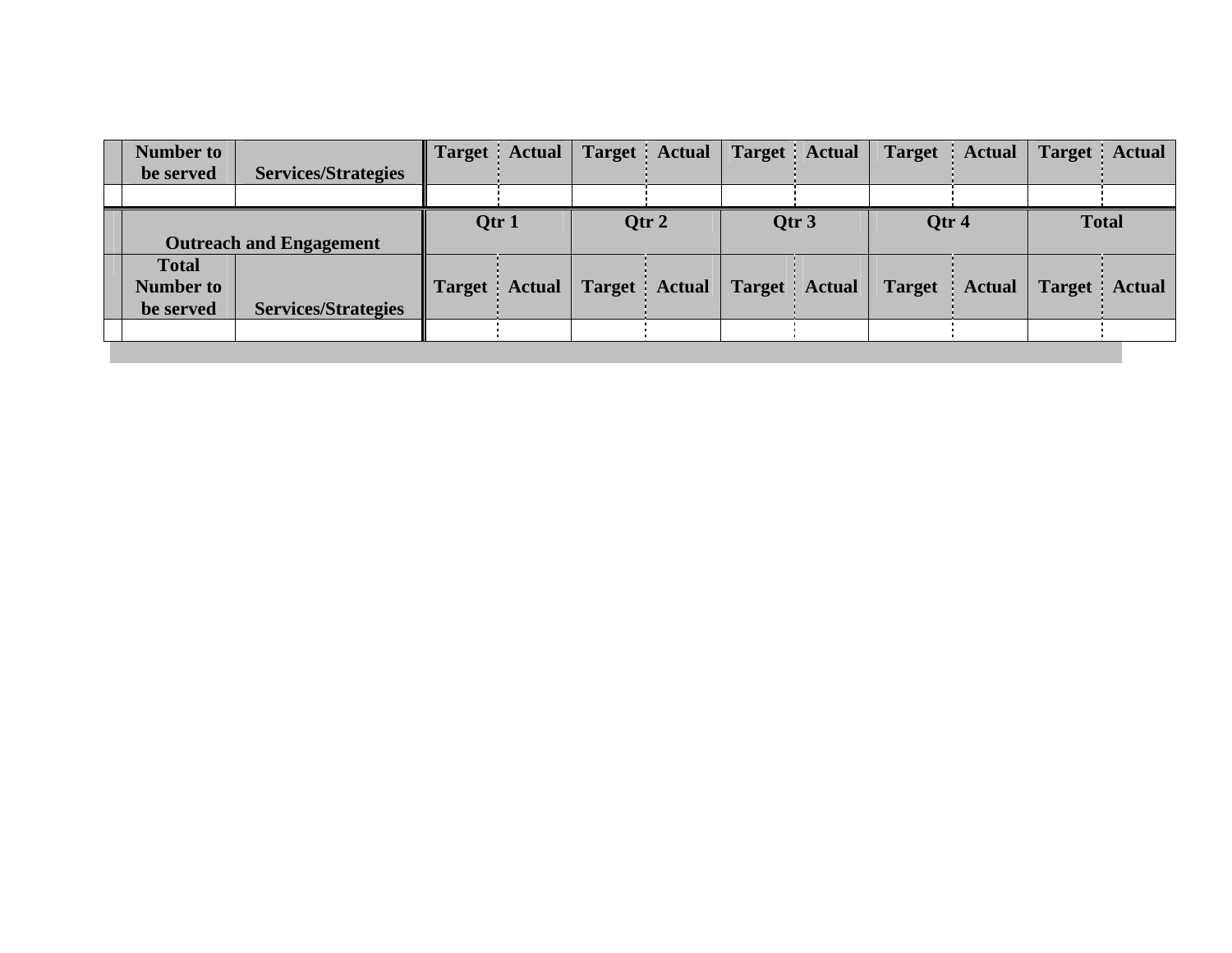## **Estimated/Actual Population Served**

| <b>County: Merced</b>                           |
|-------------------------------------------------|
| Program Work Plan #: 5                          |
| Program Work Plan Name: SeaCap (Southeast Asian |
| <b>Community Advocacy Program)</b>              |
| <b>Fiscal Year: 2007-08</b>                     |
| (please complete one per fiscal year)           |

**NOTE: Year End Total is a unique count of program participants. Participants are expected to enroll and disenroll in program during the 3 year period.** 

|                 |                  | <b>Full Service Partnerships</b> |       | Qtr 1                |    | Qtr <sub>2</sub>     |    | Qtr <sub>3</sub>     | Qtr 4 |                        |     | <b>Total</b>           |
|-----------------|------------------|----------------------------------|-------|----------------------|----|----------------------|----|----------------------|-------|------------------------|-----|------------------------|
|                 |                  | <b>Description of</b>            |       |                      |    |                      |    |                      |       |                        |     |                        |
|                 | <b>Age Group</b> | <b>Initial Populations</b>       |       | <b>Target</b> Actual |    | <b>Target</b> Actual |    | <b>Target</b> Actual |       | <b>Target</b> Actual   |     | <b>Target</b> Actual   |
|                 | Child/Youth      |                                  |       |                      |    |                      |    |                      |       |                        |     |                        |
| $N =$           | Transition       |                                  |       |                      |    |                      |    |                      |       |                        |     |                        |
| <b>New</b>      | Age Youth        |                                  |       |                      |    |                      |    |                      |       |                        |     |                        |
| $E =$           |                  |                                  |       |                      |    |                      |    |                      |       |                        |     |                        |
| <b>Existing</b> |                  |                                  |       |                      |    |                      |    |                      |       |                        |     |                        |
|                 |                  |                                  |       |                      |    |                      |    |                      |       |                        |     |                        |
|                 | <b>Adults</b>    |                                  |       |                      |    |                      |    |                      |       |                        |     |                        |
|                 | Older            |                                  |       |                      |    |                      |    |                      |       |                        |     |                        |
|                 | Adults           |                                  |       |                      |    |                      |    |                      |       |                        |     |                        |
|                 |                  | <b>System Development</b>        | Qtr 1 |                      |    | Qtr 2                |    | Qtr 3                | Qtr 4 |                        |     | <b>Total</b>           |
|                 | <b>Total</b>     |                                  |       |                      |    |                      |    |                      |       |                        |     |                        |
|                 | <b>Number to</b> |                                  |       | <b>Target</b> Actual |    | <b>Target</b> Actual |    | <b>Target</b> Actual |       | <b>Target</b> : Actual |     | <b>Target</b>   Actual |
|                 | be served        | <b>Services/Strategies</b>       |       |                      |    |                      |    |                      |       |                        |     |                        |
|                 | 100              | Ensure culturally                | 47    |                      | 54 |                      | 72 |                      | 90    |                        | 100 |                        |
|                 |                  | appropriate services             |       |                      |    |                      |    |                      |       |                        |     |                        |
|                 |                  | to reach southeast               |       |                      |    |                      |    |                      |       |                        |     |                        |
|                 |                  | Asian adults and                 |       |                      |    |                      |    |                      |       |                        |     |                        |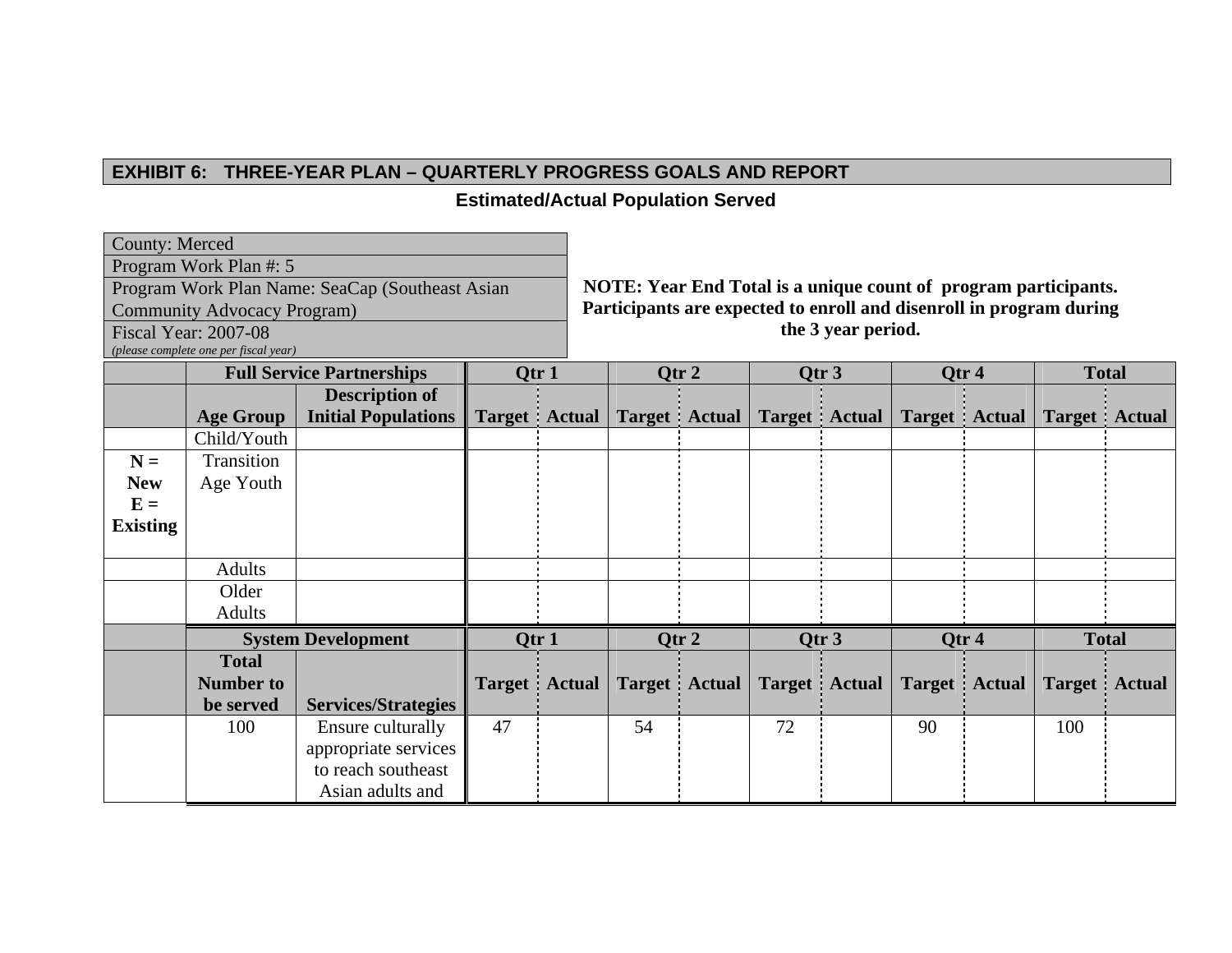|  | older adults,         |  |  |  |  |  |
|--|-----------------------|--|--|--|--|--|
|  | contract to offer     |  |  |  |  |  |
|  | community cultural    |  |  |  |  |  |
|  | practices using       |  |  |  |  |  |
|  | traditional           |  |  |  |  |  |
|  | practitioners,        |  |  |  |  |  |
|  | natural healing       |  |  |  |  |  |
|  | processes, and        |  |  |  |  |  |
|  | ceremonies            |  |  |  |  |  |
|  | recognized by         |  |  |  |  |  |
|  | southeast Asians,     |  |  |  |  |  |
|  | provide               |  |  |  |  |  |
|  | transportation,       |  |  |  |  |  |
|  | oversee the           |  |  |  |  |  |
|  | development and       |  |  |  |  |  |
|  | monitor client care   |  |  |  |  |  |
|  | plans, provide        |  |  |  |  |  |
|  | EMDR, collaborate     |  |  |  |  |  |
|  | to provide activities |  |  |  |  |  |
|  | to promote            |  |  |  |  |  |
|  | community             |  |  |  |  |  |
|  | integration, offer    |  |  |  |  |  |
|  | classes and           |  |  |  |  |  |
|  | instruction for       |  |  |  |  |  |
|  | clients to live       |  |  |  |  |  |
|  | successfully in the   |  |  |  |  |  |
|  | community, provide    |  |  |  |  |  |
|  | a warm line,          |  |  |  |  |  |
|  | collaborate to        |  |  |  |  |  |
|  |                       |  |  |  |  |  |
|  | provide physical      |  |  |  |  |  |
|  | health care and       |  |  |  |  |  |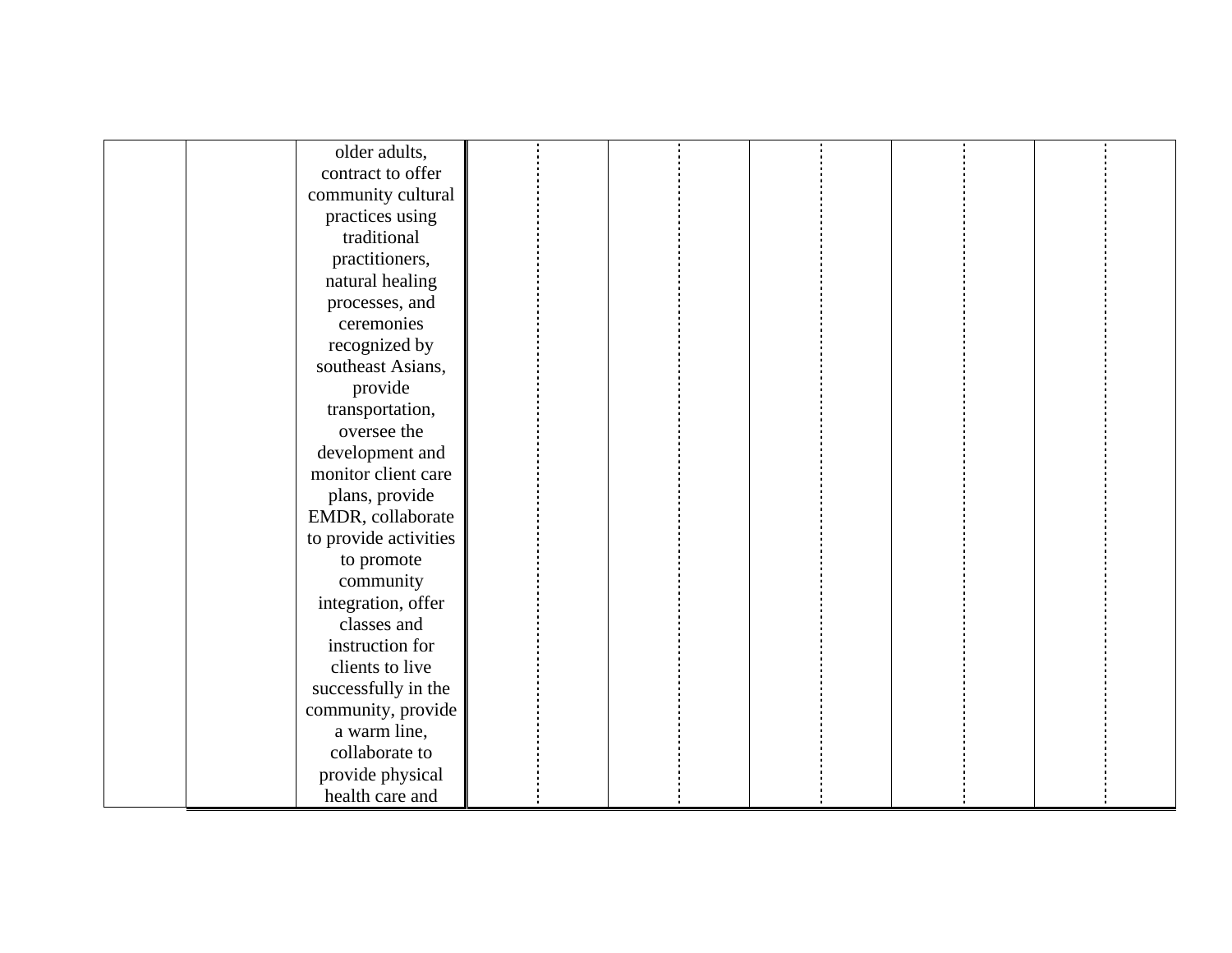|                                | mental health<br>services. |       |                  |       |                                                                                         |  |              |
|--------------------------------|----------------------------|-------|------------------|-------|-----------------------------------------------------------------------------------------|--|--------------|
|                                |                            | Qtr 1 | Qtr <sub>2</sub> | Qtr 3 | Otr <sub>4</sub>                                                                        |  | <b>Total</b> |
| <b>Outreach and Engagement</b> |                            |       |                  |       |                                                                                         |  |              |
| <b>Total</b>                   |                            |       |                  |       |                                                                                         |  |              |
| <b>Number to</b>               |                            |       |                  |       | Target   Actual   Target   Actual   Target   Actual   Target   Actual   Target   Actual |  |              |
| be served                      | Services/Strategies        |       |                  |       |                                                                                         |  |              |
|                                |                            |       |                  |       |                                                                                         |  |              |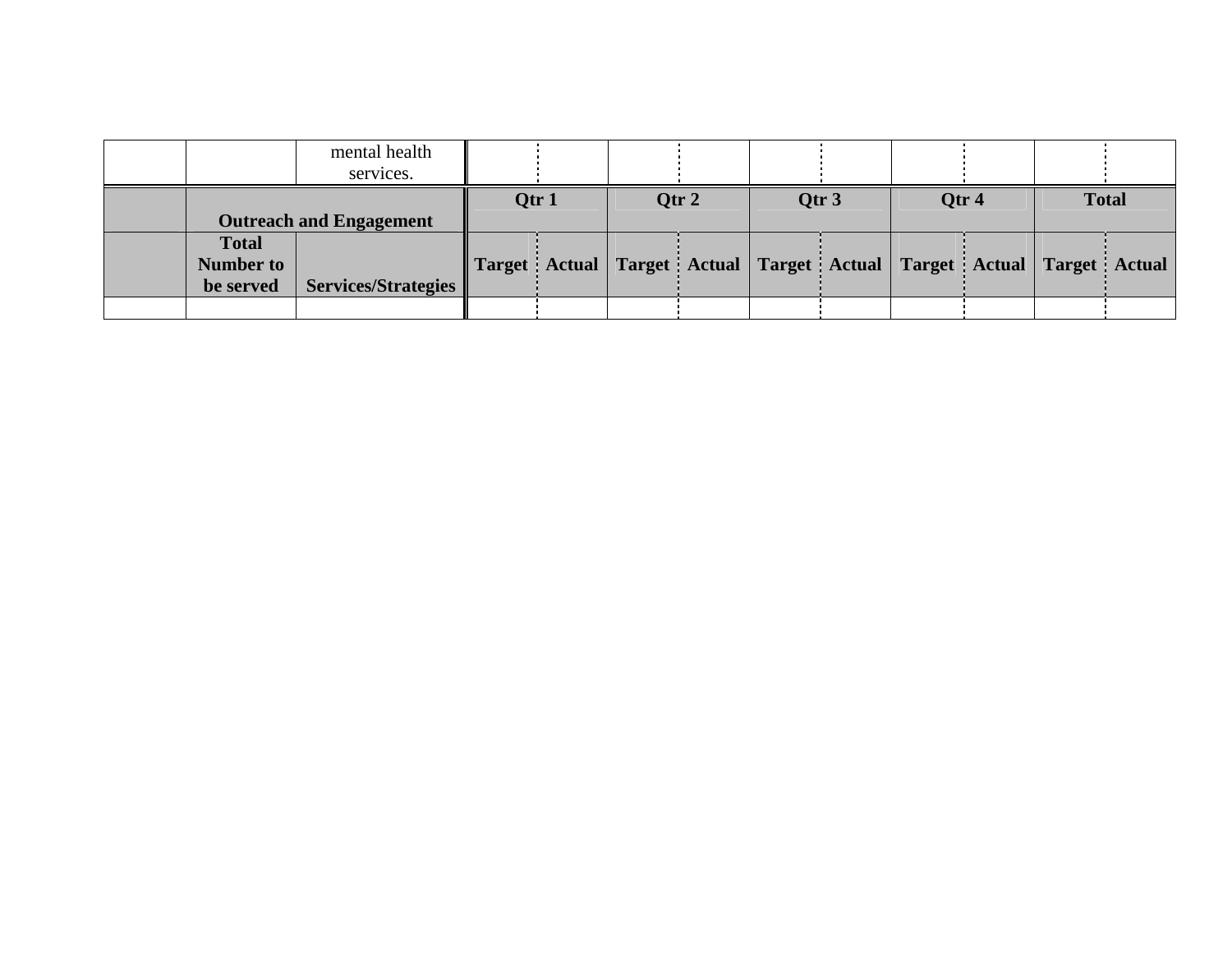**Estimated/Actual Population Served** 

| <b>County: Merced</b>                                                                                                                                                                                                                                                                                                                                                                                                                                                                                                                               |                      |       |               |               |               |                  | NOTE: Year End Total is a unique count of program participants. |                      |               |               |                      |  |  |  |
|-----------------------------------------------------------------------------------------------------------------------------------------------------------------------------------------------------------------------------------------------------------------------------------------------------------------------------------------------------------------------------------------------------------------------------------------------------------------------------------------------------------------------------------------------------|----------------------|-------|---------------|---------------|---------------|------------------|-----------------------------------------------------------------|----------------------|---------------|---------------|----------------------|--|--|--|
|                                                                                                                                                                                                                                                                                                                                                                                                                                                                                                                                                     |                      |       |               |               |               |                  |                                                                 |                      |               |               |                      |  |  |  |
| Program Work Plan #: 3<br>Program Work Plan Name: Wellness Center<br><b>Fiscal Year: 2007-08</b><br>(please complete one per fiscal year)<br><b>Full Service Partnerships</b><br>Qtr 1<br><b>Description of Initial</b><br><b>Populations</b><br><b>Age Group</b><br><b>Target</b> Actual<br>Child/Youth<br>Transition<br>Age Youth<br><b>Adults</b><br>Older<br><b>Adults</b><br><b>System Development</b><br><b>Total</b><br><b>Number to</b><br><b>Target</b><br><b>Services/Strategies</b><br>be served<br>450<br>600<br>Foster self help, peer |                      |       |               |               |               |                  |                                                                 |                      |               |               |                      |  |  |  |
|                                                                                                                                                                                                                                                                                                                                                                                                                                                                                                                                                     |                      |       |               |               |               |                  |                                                                 |                      |               |               |                      |  |  |  |
|                                                                                                                                                                                                                                                                                                                                                                                                                                                                                                                                                     |                      |       |               |               |               |                  |                                                                 |                      |               |               |                      |  |  |  |
|                                                                                                                                                                                                                                                                                                                                                                                                                                                                                                                                                     |                      |       |               |               | Qtr 2         | Qtr 3            |                                                                 | Qtr 4                |               |               | <b>Total</b>         |  |  |  |
|                                                                                                                                                                                                                                                                                                                                                                                                                                                                                                                                                     |                      |       |               |               |               |                  |                                                                 |                      |               |               |                      |  |  |  |
|                                                                                                                                                                                                                                                                                                                                                                                                                                                                                                                                                     |                      |       |               |               | Target Actual |                  | <b>Target</b> Actual                                            | <b>Target</b> Actual |               |               | <b>Target</b> Actual |  |  |  |
|                                                                                                                                                                                                                                                                                                                                                                                                                                                                                                                                                     |                      |       |               |               |               |                  |                                                                 |                      |               |               |                      |  |  |  |
|                                                                                                                                                                                                                                                                                                                                                                                                                                                                                                                                                     |                      |       |               |               |               |                  |                                                                 |                      |               |               |                      |  |  |  |
|                                                                                                                                                                                                                                                                                                                                                                                                                                                                                                                                                     |                      |       |               |               |               |                  |                                                                 |                      |               |               |                      |  |  |  |
|                                                                                                                                                                                                                                                                                                                                                                                                                                                                                                                                                     |                      |       |               |               |               |                  |                                                                 |                      |               |               |                      |  |  |  |
|                                                                                                                                                                                                                                                                                                                                                                                                                                                                                                                                                     |                      |       |               |               |               |                  |                                                                 |                      |               |               |                      |  |  |  |
|                                                                                                                                                                                                                                                                                                                                                                                                                                                                                                                                                     |                      |       |               |               |               |                  |                                                                 |                      |               |               |                      |  |  |  |
|                                                                                                                                                                                                                                                                                                                                                                                                                                                                                                                                                     |                      | Qtr 1 |               | Qtr 2         |               | Qtr <sub>3</sub> |                                                                 | Qtr 4                |               | <b>Total</b>  |                      |  |  |  |
|                                                                                                                                                                                                                                                                                                                                                                                                                                                                                                                                                     |                      |       |               |               |               |                  |                                                                 |                      |               |               |                      |  |  |  |
|                                                                                                                                                                                                                                                                                                                                                                                                                                                                                                                                                     |                      |       | <b>Actual</b> | <b>Target</b> | <b>Actual</b> |                  | <b>Target</b> Actual                                            | <b>Target</b>        | <b>Actual</b> | <b>Target</b> | <b>Actual</b>        |  |  |  |
|                                                                                                                                                                                                                                                                                                                                                                                                                                                                                                                                                     |                      |       |               |               |               |                  |                                                                 |                      |               |               |                      |  |  |  |
|                                                                                                                                                                                                                                                                                                                                                                                                                                                                                                                                                     |                      |       |               | 515           |               | 530              |                                                                 | 645                  |               | 645           |                      |  |  |  |
|                                                                                                                                                                                                                                                                                                                                                                                                                                                                                                                                                     | support and client   |       |               |               |               |                  |                                                                 |                      |               |               |                      |  |  |  |
|                                                                                                                                                                                                                                                                                                                                                                                                                                                                                                                                                     | and/or family run    |       |               |               |               |                  |                                                                 |                      |               |               |                      |  |  |  |
|                                                                                                                                                                                                                                                                                                                                                                                                                                                                                                                                                     | programs, offer      |       |               |               |               |                  |                                                                 |                      |               |               |                      |  |  |  |
|                                                                                                                                                                                                                                                                                                                                                                                                                                                                                                                                                     | culturally competent |       |               |               |               |                  |                                                                 |                      |               |               |                      |  |  |  |
|                                                                                                                                                                                                                                                                                                                                                                                                                                                                                                                                                     | mentoring programs,  |       |               |               |               |                  |                                                                 |                      |               |               |                      |  |  |  |
|                                                                                                                                                                                                                                                                                                                                                                                                                                                                                                                                                     | develop and provide  |       |               |               |               |                  |                                                                 |                      |               |               |                      |  |  |  |